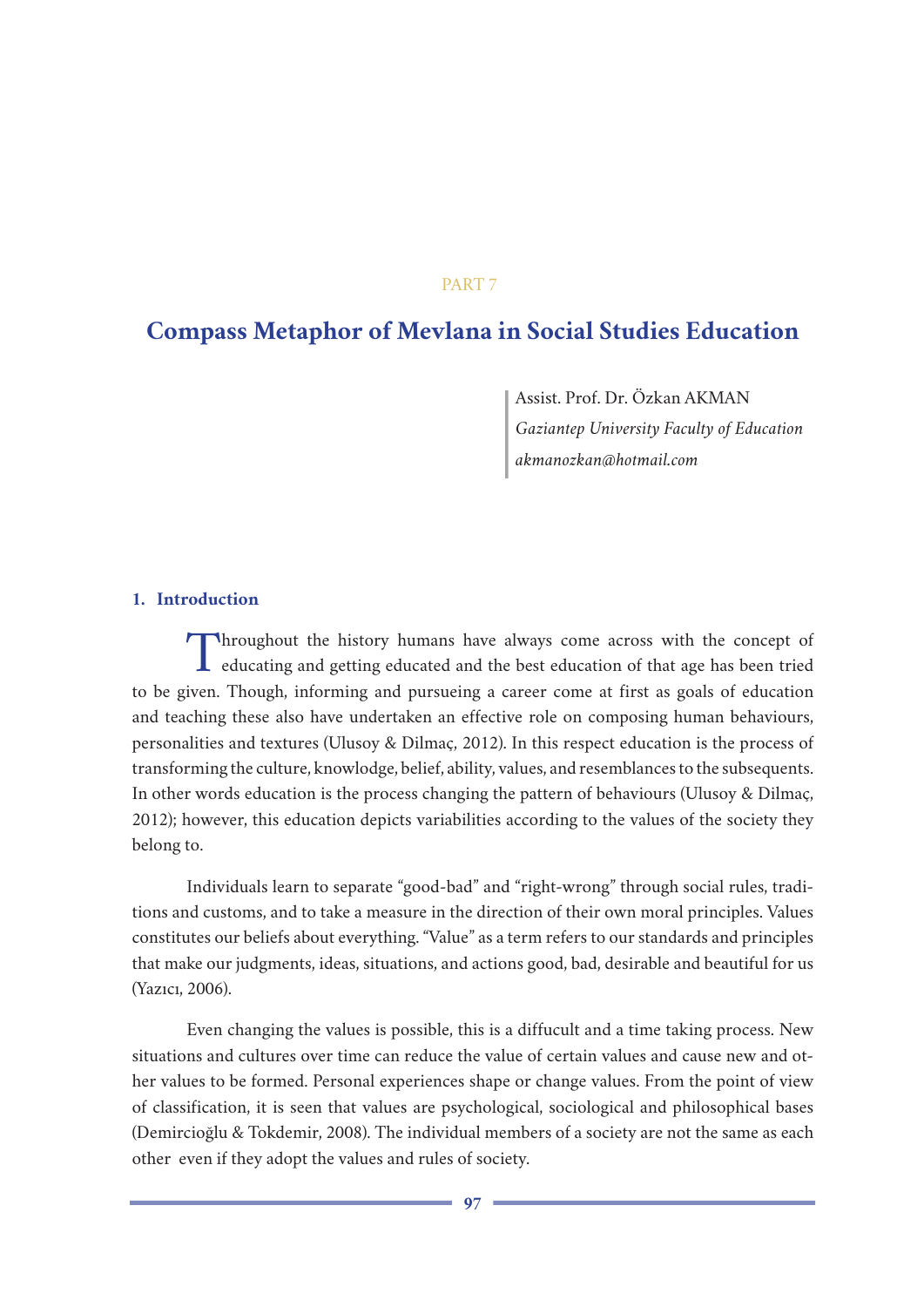Individuals of a society, in some ways similar to each other, but in some aspects they acquire very different personalities (Ulusoy & Dilmaç, 2012).

According to Yazıcı (2006), its properties must be known in order to better understand what the values are. The properties of the values can be ordered:

- 1. Values are beliefs. Even though, they do not carry purely objective, emotionally purified ideas. When they gain an activity they pass through the emotions.
- 2. Values are related to the behavior of the individual (such as equality) and the way they behave in reaching these goals (fairness, charity).
- 3. Values are superior than specific actions and situations. For example, the value of obedience is in effect at home, at work, at school, and in all of our relationships with people we do not know.
- 4. Values are changeable. There may be changes in value priorities in order to meet the interactions and emerging needs over time.
- 5. Values are sorted among themselves according to the precaution they bear. This creates a ranking system that determines the value priorities. Cultures and individuals can be described by value priorities systems.
- 6. Values serve as standards that guide the selection or change of behavior, people and events.
- 7. Values vary according to the cultures they are affiliated with. Even within the cultures they belong to, they may even differ. For example, two different societies may have the same value, but the level of importance they have may differ.

Value education is helping people to come to a situation where all human-specific activities as human activities can be carried out in a manner appropriate to their aims, in other words, the opportunities that distinguish human beings from human beings and other being (Ulusoy & Dilmaç, 2012).

Values can be taught and learned. When humans come into the world, they are born without knowing these values. The value of different societies to take different forms and to evaluate differently shows that they learned later. We learn from the adult individuals of our community or from our peers how we should behave in which situation. The values here are an education before everything else. This education is not just about the lessons taught in schools. One can not deny that the whole society is a school and every human being is a teacher and a student of this school (Aydın, 2010).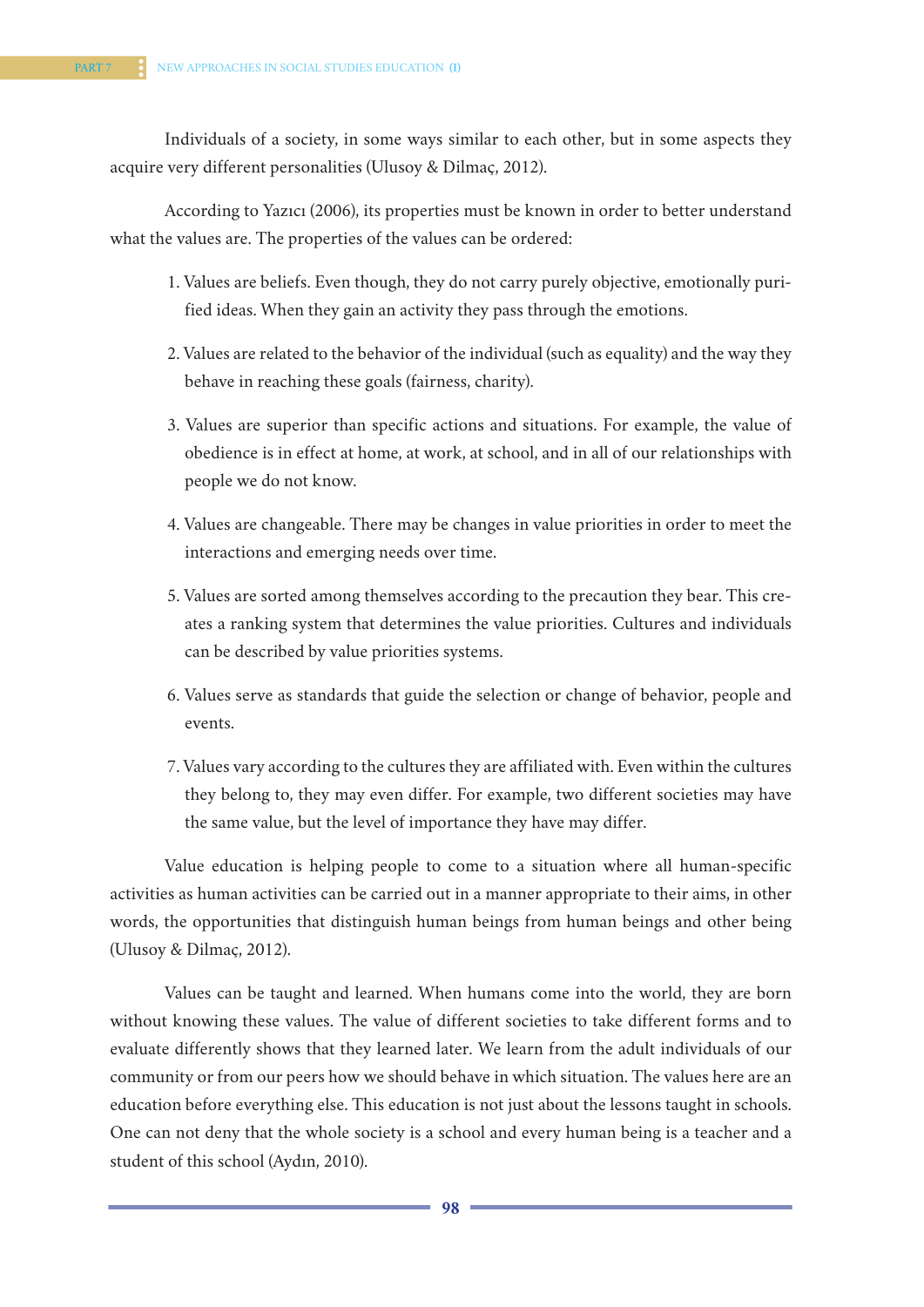According to Simon (2009), there have been four important movements in value education, namely value realization, character education, citizenship education and moral education. In addition to the value education curricula mentioned above, there are values education practices such as religious education, ethics education, law related education, critical thinking, empathy development, cooperation skills, decision making skills, moral reasoning, life skills, sexuality education and drug education.

From the beginning of the 1900's, studies on the aims and methods of moral education have been carried out. At the beginning of this period, moral education was carried out in order to increase the academic success of the student and to improve the citizenship consciousness. Value and moral education continued with traditional methods after the Second World War. In the mid-1960s, the value disclosure approach developed by Sidney Simon and colleagues in the United States developed alternative teaching methods to tackle-based value education through approaches such as fair community schools developed and implemented by Kohlberg and colleagues in the early 1970s. After the 1980s, traditional values such as patriotism, family, responsibility and trust began to return, and in 1992, Lickona withdrew attention to the character education movement (Akbaş, 2008).

In the Ottoman Empire, Ottoman intellectuals wanted to make cultural purchases from the West during the modernization process, but they did not want to undergo a change of culture as a result of these purchases. This problem, which constantly occupied the agenda of the Ottoman intellectuals and bureaucrats, was thought to be solved only by rejecting the "values and values" of the West. This was also a distinctive criterion for deciding what to buy and what to avoid from Western civilization (Acun, 2007; Koçoğlu & Erdoğan, 2017). In this context XIX. A hierarchy of values education was published by Sadık Rıfat Paşa in the beginning of the century. This hierarchy transmitted by day (2014) is as follows:

- 1. To be afraid of God in the first place: to worship him, to give thanks to his blessings, to fear him and to do bad things, always to do good is diligent and wise. It is the knowledge that you need to be much more than everything; Knowledge is to learn and collect what you do not know.
- 2. It is necessary to honor the mother, father and child: This is happiness.
- 3. Do not lie: This is a very bad and forbidden habit, so you should avoid it in terms of religion and reason.
- 4. To not lecture, to take away: This is a bad job and adjective, perhaps even more ugly than falsity.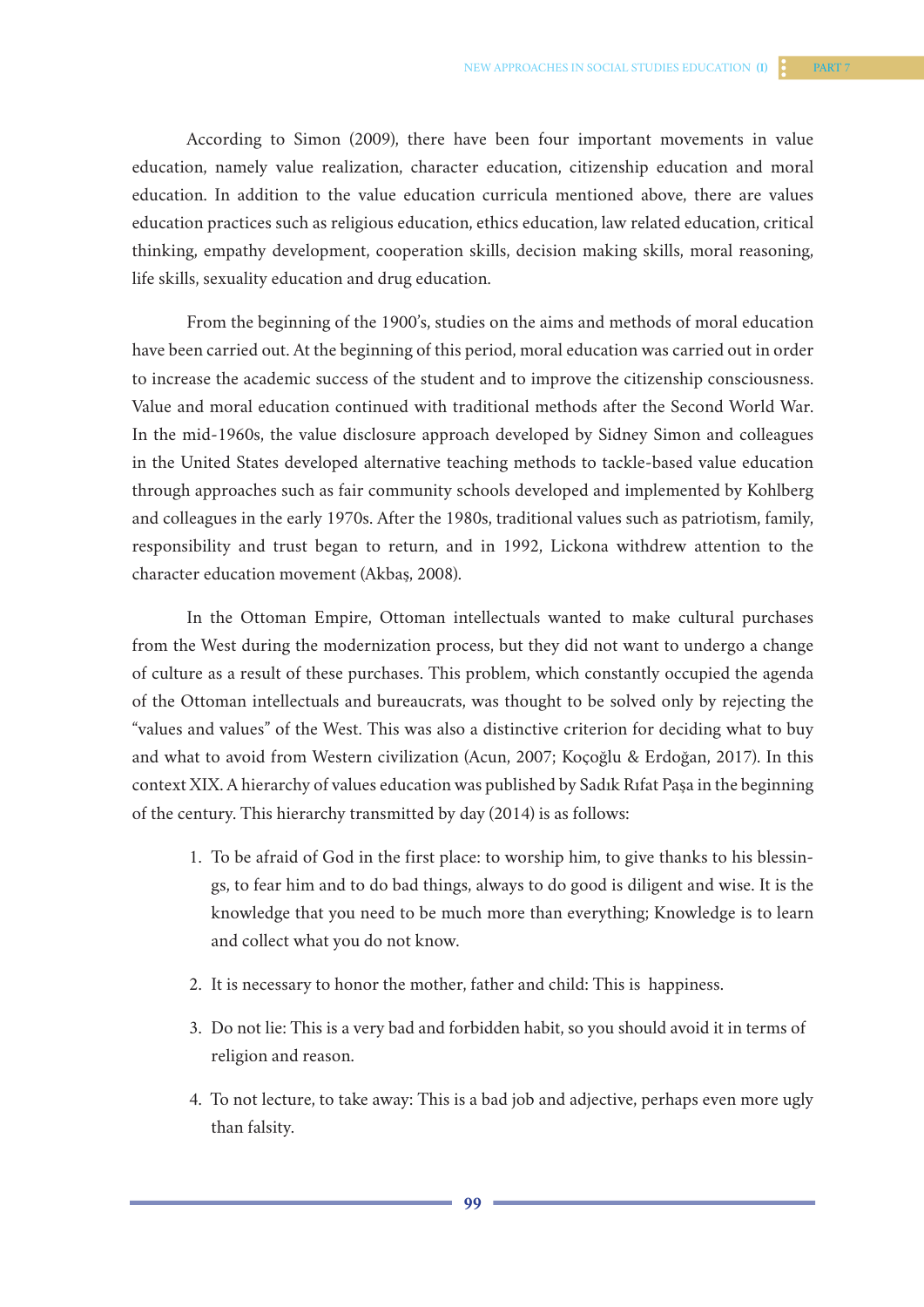- 5. Hypocrisy: To go between two people who are mutually or unconcerned and to raise their resentment by saying different words to each other. This genius is a very ugly and evil loser, which is also called a nifak.
- 6. Gossip: This genius is something that does not deserve the right of humanity and wisdom.
- 7. Destructiveness: To waste, to swallow, to waste things, especially for himself, then relatives and other people. It is absolutely necessary to avoid it.
- 8. Self-Interest: Self is the person's self-conceit, seeing himself superior than others. Especially when he knows things he does not know, it's a bad habit to move around.
- 9. Envy: It is the desire of jealousy, attract, and get away from others, rank, clothes, property and other beautiful things.
- 10. Mischief: This bad feature is something that will never give a hand to children and cause them to remain ignorant.For example, not to go to the school, not to do homework, not to work on the lesson, and to spend time with inappropriate words and games.
- 11. Fraud: To say and do things to try to deceive his parents, his teacher and other people with all kinds of lies is a very ugly and bad work.
- 12. Desolation and enchantment: It is a very bad thing for the children who are mature enough. E.g; To enter into all kinds of clothes and to do things like juggling and to ask for something from it and to say things that are embarrassed and shameful in the things to be embarrassed, to make things that are shameful by other means.
- 13. Saying bad words: These are bad words one should avoid to use. That is swearing and saying bad words to others. No one likes such words.
- 14. Larcency: It is theft. This temper is one of the worst habits both logically and religiously. God bless,the fate of every one who gets accustomed to it causes various disgrace and leniency.
- 15. Condemnation: To look down on others in a way that will not appeal to the elders and their grandparents, to take action, to insult, to mock.
- 16. Grudge and hatred and selfishness are the evil of the people: When a person is bored or has suffered something about him, he should not forget him and take revenge on him if he has an opportunity.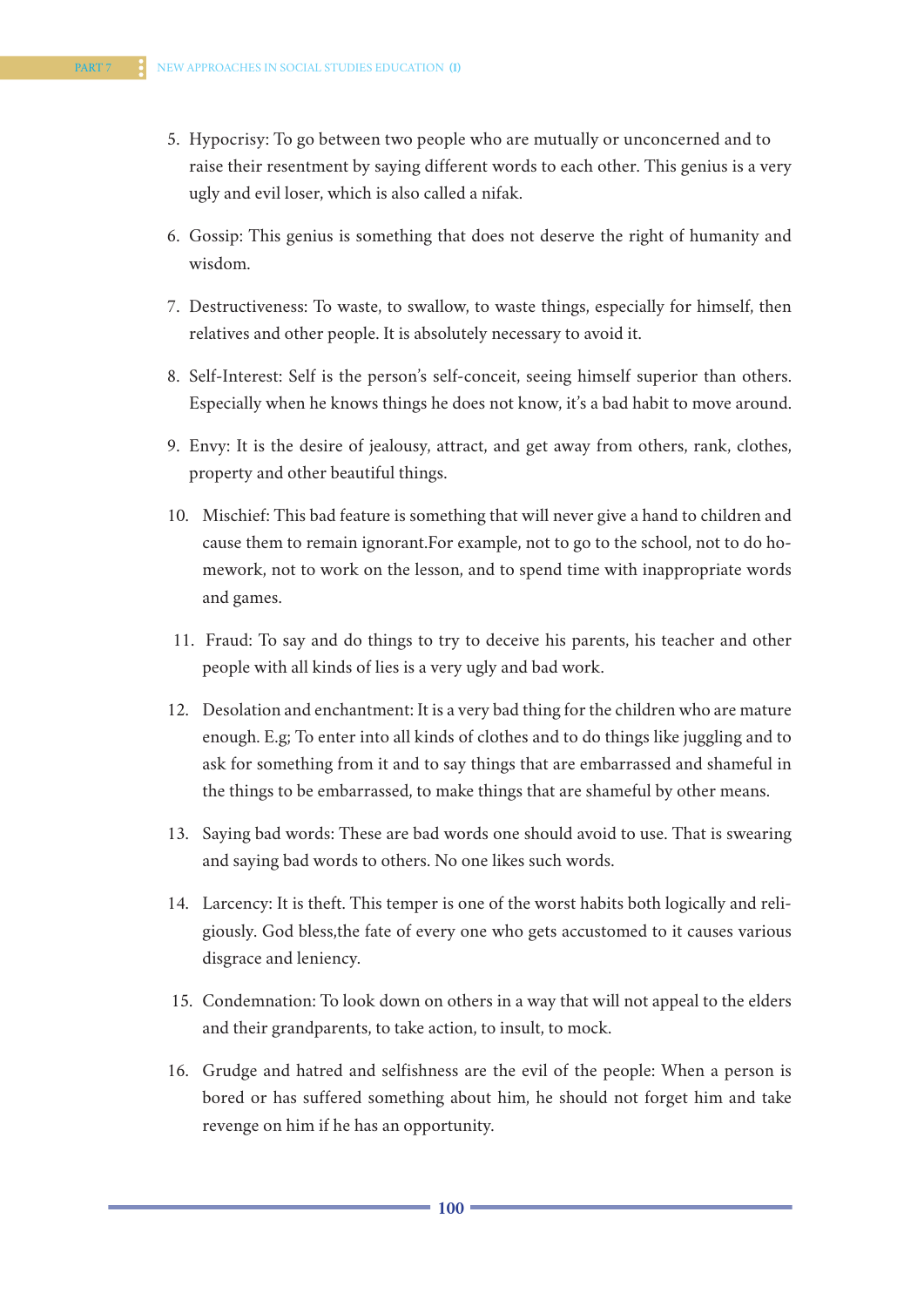- 17. Faithfulness: A person promises and does the work he has received. This is the sign of happiness and humanity. One should not forget friends and relatives and should do them as good as they can.
- 18. Respectfullness: This is the good manner of man. It is one's respectfullness to his elders with regard to science,age and ability.Not to insult the lower class and to respect everyone's right.
- 19. What is called conviction is a good and comfortable reputation for the owner: food, beverage, clothing and things, not to look at things more and to be thankful and thankful to the blessings of God Almighty.
- 20. Hüsn-i karîn: Always talking to good people and avoiding to talk with bad and inappropriate people. Because the person always has the pleasure of the people he sees and has a close relationship.
- 21. Not to be hasty: they want to rush and stubbornness in everything except what is needed for religion and wisdom; To stand in a place that is not right. Do not listen to the words and advice of your husband, master and master, and make a tradition for the sake of your life.
- 22. Cleanliness: Cleanliness is a respected manner both religiosly and rationally and it is needed to get rid of all kinds of dirt and contamination. Cleaning is a sign of good behavior.
- 23. Munificence (generosity): The greatest of good manners,it is the supreme of the moral beauties of self and society.
- 24. Selfishness and stinginess: The opposite of generosity is that you do not give generously to the person who is harvesting what is in your hand and what is next to you. This is a very bad thing.
- 25. Assistance and compassion: Helping to others is being merciful pityingly. For example, if a man has a hard job and he asks for help, rationally and religiously it is a good thing to be diligent and wise to help him with his hand, language and money.
- 26. Healthy body: To pay attention to the health of the body. Every blessing in the world is health. First of all thanking goodness for health is necessary. Because,God bless, if a man's body is not healthy, he can not worship and worship it deservingly.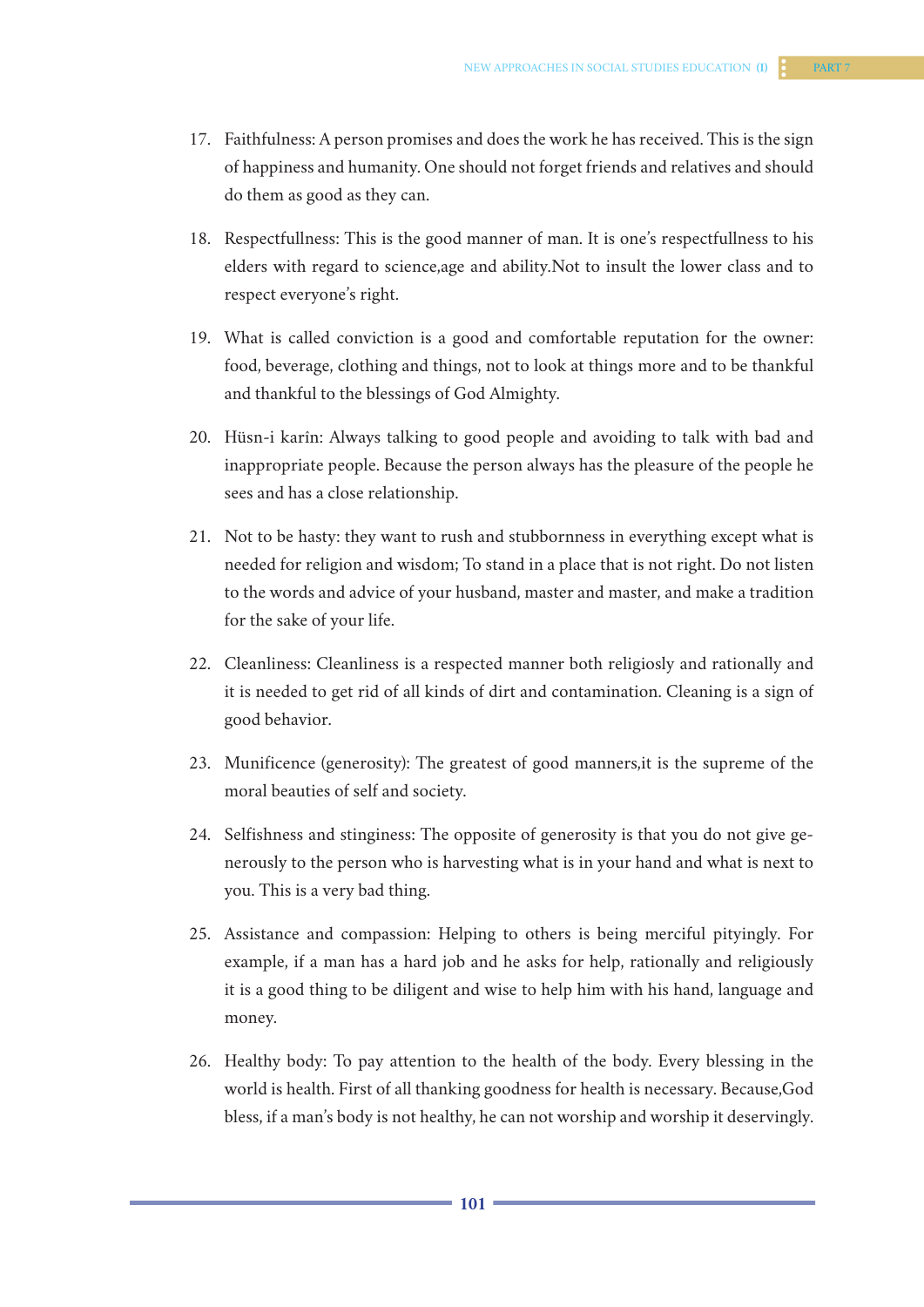- 27. Nuisance and subjectivity: It is the manner of avoiding bad and ugly words which can hurt others and having a smiling face and sweet spoken when he speaks to others. 28. Civility and reverence: It is the first manner to be found both young and old aged people. Especially there are good manners to be gained especially by children.One must always be respectful to his elders.When he goes to a great man, he must button up,reverance, get in with civility and kiss his hand.
- 29. Jurisprudence: This is to learn and apply the general rules that must be observed among people. One should behave with love and sympathy to his brothers and to the people who are like his brothers and sisters.
- 30. Chastity and charity: These adjectives are among the finest adjectives and are something that everyone and especially young people and children need. It is the protection of honor and chastity.
- 31. Religious law: This genius is one of the greatest and basic conditions of mankind. That is, when nuisance and love take place between two people after along period and they do favor for each other,they should be respectful to each other and should not hurt.

In XIX<sup>th</sup> Century - II<sup>nd</sup> Constitutionalist Period's child magazines in addition to the problems of the age there are also quite comprehensive information on childhood, childhood understanding and values.The socio-economic, political and moral problems of the period made the issue of values important. For that reason, the magazines particularly emphasized in terms of values (Gurbetoglu, 2007).

It is thought that the problem of erosion or destruction of values is thought to be the basis of the problems that bring the country to the brink of collapse. Reconstruction of these values according to the conditions of the circus was regarded as a necessity to build, especially the moral values were given special importance. It is entirely focused on the basis of social development as it is accepted as the basis for the coherence and exaltation of moral values. Within the moral values mentioned here, it is seen that the values related to national morality predominate. It was aimed to equip the new generation with all values, especially moral values, and it was assigned to primary education institutions and trainers. In this context, children's magazines serving as educators have contributed to the targeted moral change process. In this process, every opportunity is evaluated for the targeted values to be gained, and national consciousness is desired to be kept alive by drawing attention to the dramas, cruelties and slaughter that are experienced in wars (Gurbetoğlu, 2007). The reasons for the negativities, regressions and demolitions in this period have also been the subject of Bektashic descendants and tried to help people to take lessons from history. In this respect, the values of honesty and honesty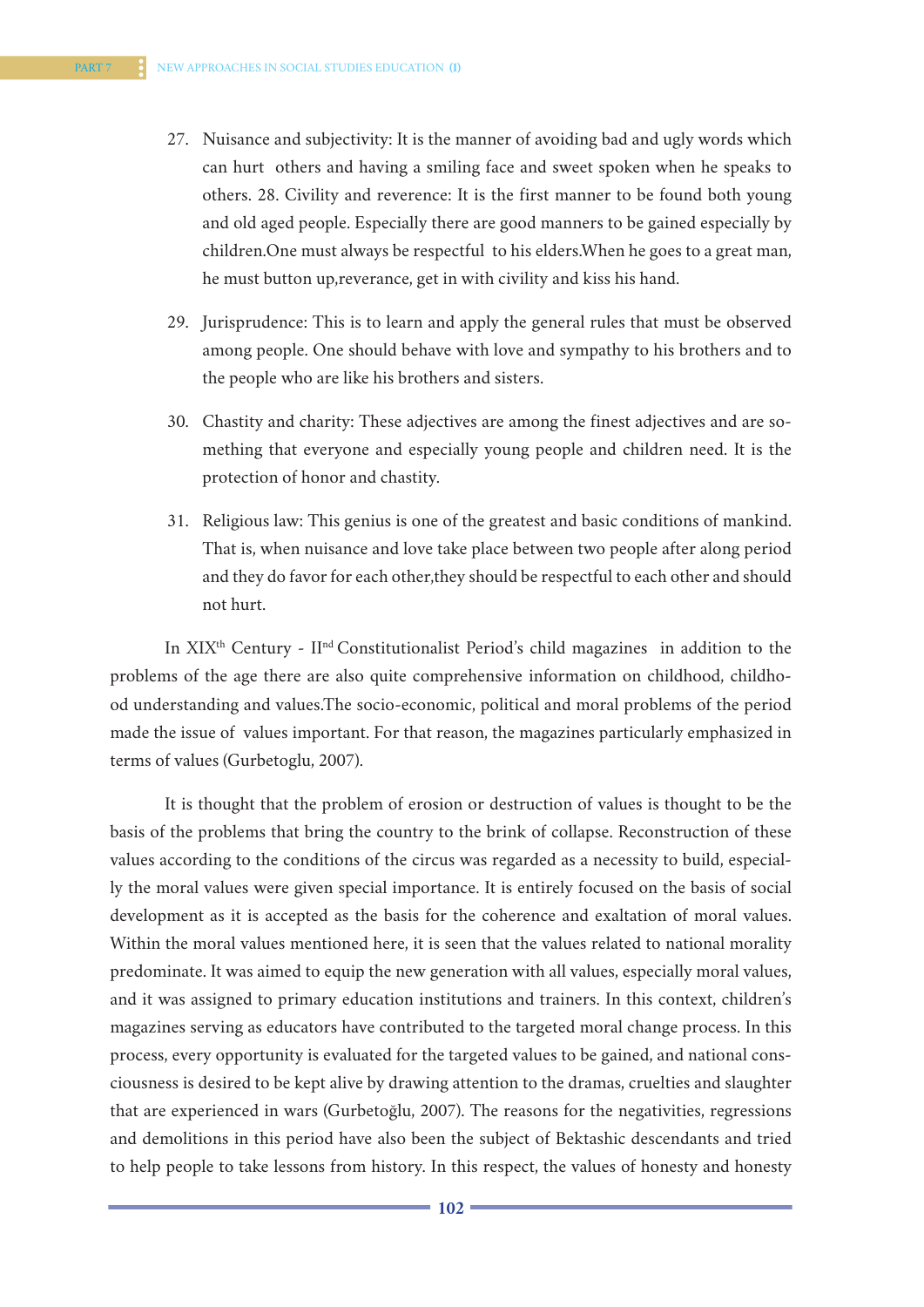are emphasized (Yalçınkaya, 2015). In addition to this, it usually deals with the social disorders experienced during the disintegration period of the Ottoman Empire. The hardships, pressure, injustice, disorder of security, the livelihoods of the poor, the inner face of the people who defraud the people, the distant behavior of some rich people from humanity are acrimoniously criticized. When it is examined, it is possible to have opinions and knowledge on many subjects such as the people's thoughts, customs, traditions, morals, socio-cultural structures and even history (Yalçınkaya, 2015).

### 1.1. **Mevlana Celaleddin Rumi and Compass Metaphore**

"Seventy-two nations listen their secrets from us. We are like a tunning pin combining two hundreds of nations in a single episode ". "I walk seventy-two nations with the one foot, while with other I stand firmly on the shari'a with a compass (calliper, divider)." (Firuzanfer, 1963).

With this analogy, known as the "compass metaphore" Mevlana describes his philosophy of multiculturalism and tolerance in a unique style and approach. He expresses respect for all cultures, integrating them in themselves, without distancing from their own personality and beingaware of their own personality. In other words, it means trying to experience without ignoring the environment (the stranger) and to melt different ideas in a single pot. A belief expresses that I do not mean to ignore other beliefs and not to recognize it, on the contrary, it implies that one has to try to discover other beliefs on the one hand while fully embracing it.

Mevlana's Compass Metaphor can be used as an association and a relational evaluation method in the preparation, development and evaluation of education programs - as can be taken from many different perspectives.

Curriculum programs were prepared in 1924, 1926, 1948, 1968, 1998 and 2005, depending on the changes that took place in Turkey and in the world for Social Studies education. Although each of the prepared curricula seems to have very important and fundamental changes in the curriculum, the subjects of history, geography and citizenship are; It is seen that every epoch takes place in the programs on the axis of Turkish world and Turkish culture. When the metaphor of Mevlana is related to the social information education and programs in Turkey, it is possible to reach some important evaluations about the subject.

The first assessment in the context of compass metaphor is about the definition, basic philosophy and general purposes of the Social Studies education which is included in the Social Studies course curriculum. In this context, Social Studies course aims to provide students with human relations and citizenship competencies by taking an interdisciplinary approach; (MEB, 2015) is a fusion of Social Studies such as history, geography, anthropology, archeology, econo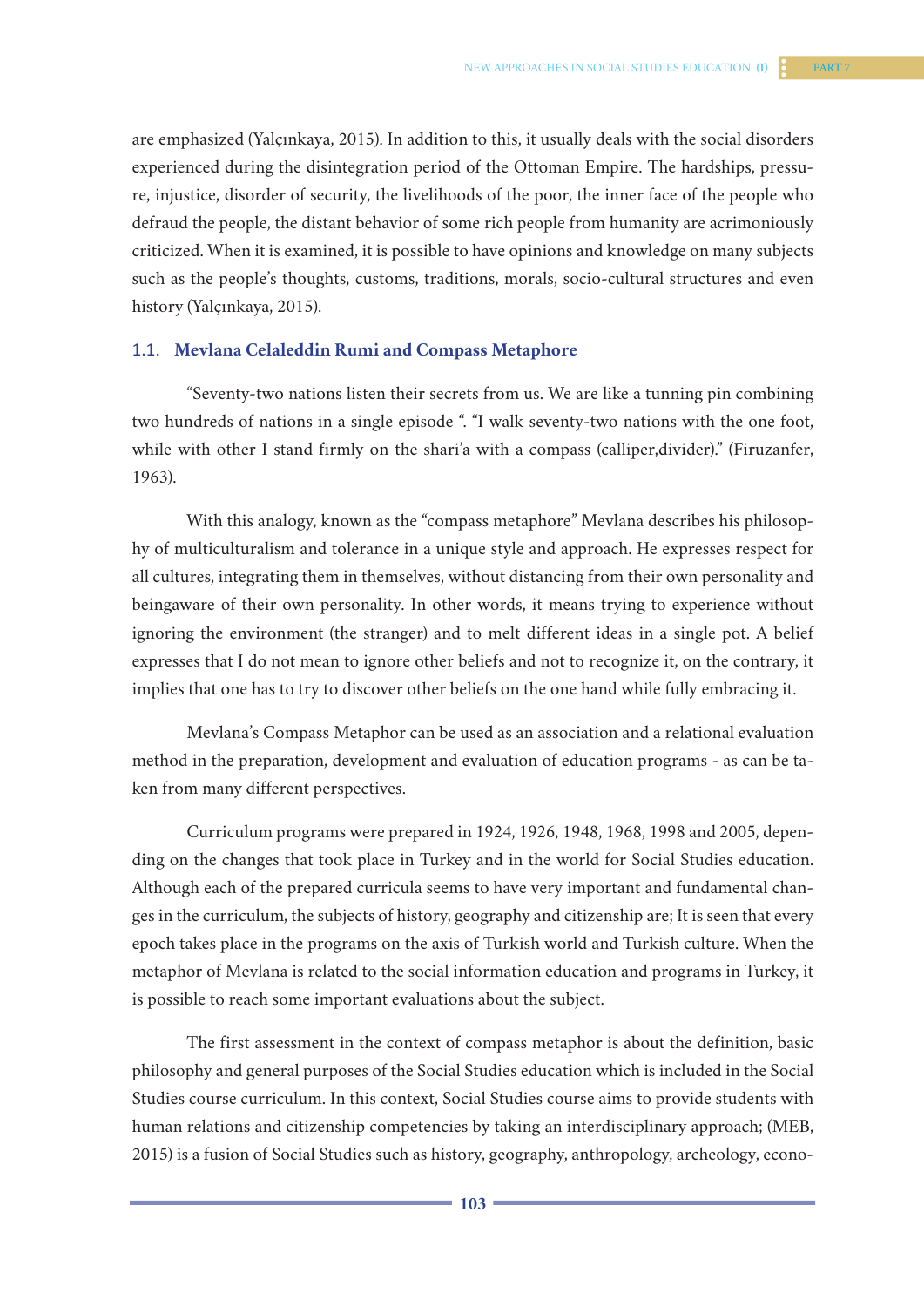mics, law, philosophy, political science, psychology and sociology. The basic approach to Social Studies education is to hire all the branches of sciences that contribute to making accurate and logical decisions in daily life by acquiring knowledge, skills and values about personal, family, regional, national and global issues by taking people to the center. Thus, in the Social Studies education, "Compass" is centered on one foot, while the other foot is circulating on the sciences that serve the purpose of improving human relations and citizenship competencies of individuals in society.

Among the general objectives of the Social Studies curriculum, at the first point the expression "The importance of being a virtuous person, knowing national, spiritual and universal values together with their individual characteristics as a free member of society" is found. When these expressions are related to the metaphor of the compass; the individuality of the person and the awareness of his national and spiritual values and the possession of them constitute the foot in the center of the verse, while the other state of understanding this universal character with this consciousness and integrating it in his own self constitutes the other leg of the verse. The main purpose of Social Studies education is to bring together the positive features of virtuous human beings from all world cultures and to gain them to all individuals who are free members of the Turkish society by dissolving them in the same pot.

Another aim of Social Studies education is; It is stated that they are the individuals who contribute to the formation and development of tolerance and reconciliation culture in every field of life, producing peaceful solutions to the problems that the citizens of the Republic of Turkey should be aware of their rights, freedoms and responsibilities and participating effectively in democratic life. On the other hand, It is expected that they will be aware of the mutual interaction in the world as having knowledge about the social, economic, political, cultural and ecological effects of globalization and reach a consciousness of being beneficial to human beings (MEB, 2015).

Another evaluation on the axis of Mevlana's compass metaphor is about the issues of Turkey and the Turkish world which are important topics in Social Studies education. When the Social Studies curriculum is examined (MEB, 2015); One step of Social Studies education is that the Turkish society is traveling on the national identity individual and the national culture while the other foot is universally circulating the Turkish world cultures. Social Studies education comes from the center of the Republic of Turkey; aims at the conception of the basic elements and processes that constitute Turkish culture by individuals and the protection and development of the cultural heritage that provides the formation of national consciousness.

Although the subjects of the Turkish world were not included as the main topics in the Social Studies curriculum program prepared by the constructivist education approach in 2005,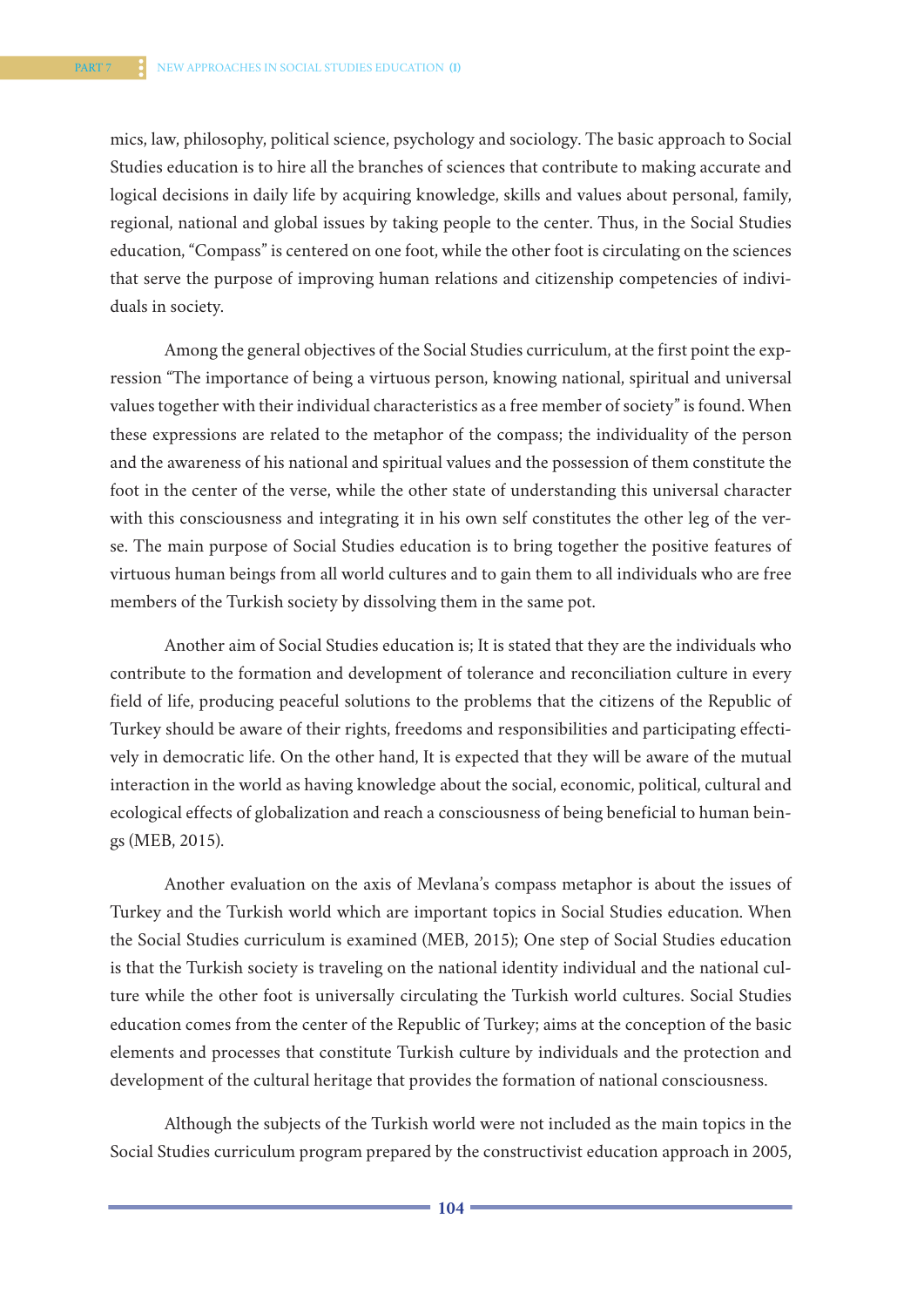- 1- I'm learning my past; In this unit, it is requested to give an example to the ones that continue today even from the games that Turks have played extensively in history.
- 2- My Remote Friends, here again in the Turkish world is talking about Central Asia and the Balkans.
- 3- Step by Step Turkey, Turkey is considered geographically.
- 4- Know our region, the region where we live is examined geographically.
- 5- The Turks On the Silk Road, the historical silk road and the Turkish states and their communities are covered.
- 6- Journey in Turkish History
- 7- Our Country and the World, deals with Turkey's relations with Turkic Republics and neighboring countries (Gülüm & Demirok, 2016).

In the program, the issues related to the Turkish world are not considered under separated headings but it is expected that the individual will be able to gain the benefits of the program of the Turkish culture of the world with a large scale by taking the social, political and economic relations of the Turks and the Turks in the achievements of the units.

Another assessment in the context of the compass metaphor is related to the seven learning areas identified in the Social Studies Curriculum and their teaching techniques. Here, "gains" in relation to each learning field are formed to cover the areas of interest. Some gains in learning areas are knowledge, some skills, and some are value-based. Deepening and expanding the knowledge, skills and values of the learning areas in the program and the class levels of the students; (MEB, 2015), aiming at simplicity, complexity, concrete abstraction and close proximity. In this context, it is planned that the students will evaluate the cases, events and processes within the scope of Social Studies education in local (close environment) in the fourth class, province in fifth class, national in sixth class and international in seventh class. When considered in the context of the compass metaphor, in terms of the learning area, the students themselves are the central leg of the compass, while the other legs circulate in their immediate surroundings, distant surroundings, national and international circles respectively. In close proximity to the basic rationale of teaching techniques of abstract and simple complexity, Mevlana's metaphor of metaphor is set in close proximity to concrete and simple concepts to form a fixed stance in the center of the verse; The other leg of the compass can be simulated (circled) to understand the distant, abstract and complex.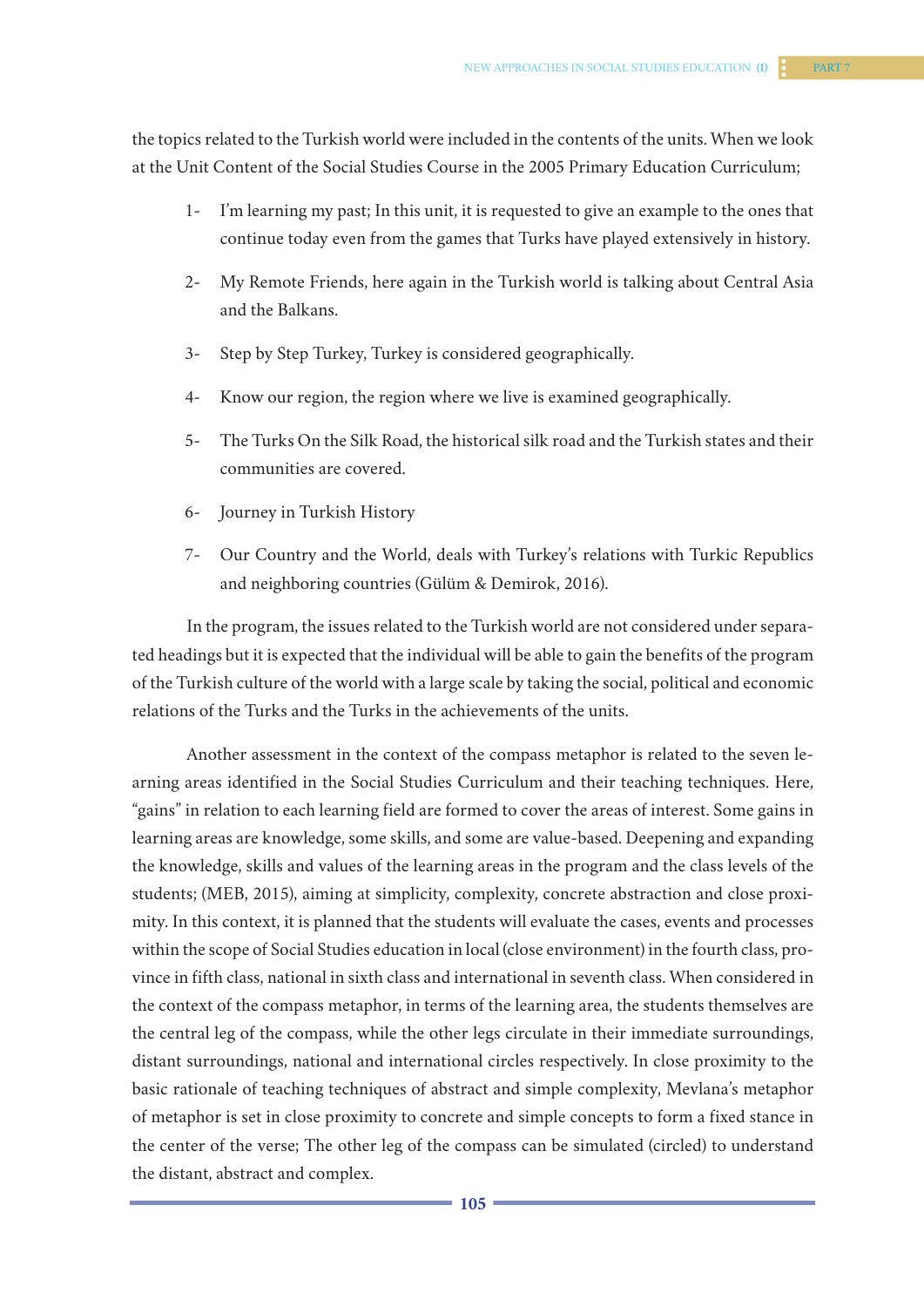### **Results**

In every field of human life, improvement and progress must be held. To achieve this to benefit from other experiences is needed. It is necessary to look at the culture of all the societies of the world as the eyes of the world's memory. Western societies need to make new breakthroughs not by assimilating or destroying other societies but by taking the advantages of them. The most important way to achieve this is education. To achieve this education is just possible with Social Studies Teaching Program which aims both to raise good citizens and to train individuals adapting to the necessities of the age. For this reason, the Social Studies education program in Turkey should be two main axis. The first is to know the age of living well and the second is to have a strong vision of civilization. The show should be well known; Societies that have a strong grip on their own civilization do not experience feelings of oppression from other societies. They both have their own civilization and become light to other civilizations. Therefore, I believe that we can overcome this with the metaphor of Haztel Mevlana's caliber, which is one of the important symbols of Turkish civilization. One leg is a fixed caliper. The other foot is a system of education circulating all the civilizations in the world.